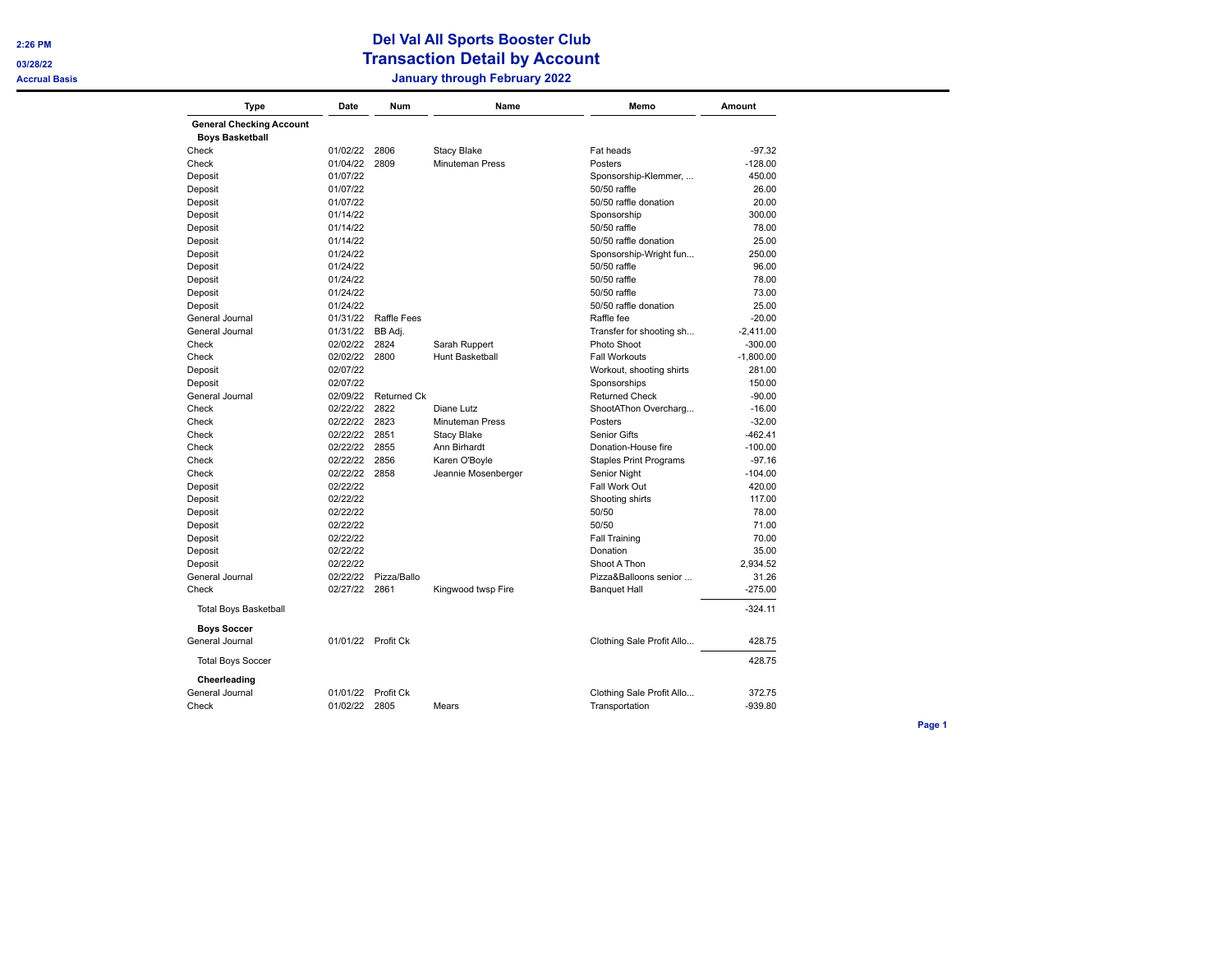| Type            | Date     | <b>Num</b>     | Name                              | Memo                          | <b>Amount</b> |
|-----------------|----------|----------------|-----------------------------------|-------------------------------|---------------|
| Check           | 01/06/22 | 2812           | Universal Cheerleding Association | <b>Nationals</b>              | $-27,417.00$  |
| Deposit         | 01/07/22 |                |                                   | <b>Nationals Payment</b>      | 6,016.00      |
| Deposit         | 01/07/22 |                |                                   | <b>National Donation</b>      | 752.00        |
| Deposit         | 01/07/22 |                |                                   | <b>Payment for Nationals</b>  | 1,880.00      |
| Deposit         | 01/07/22 |                |                                   | Sponsorships                  | 300.00        |
| Deposit         | 01/07/22 |                |                                   | Sponsorship                   | 100.00        |
| General Journal | 01/13/22 | Transfer       |                                   | Gold Rush Shirts - Sold       | $-200.00$     |
| Deposit         | 01/13/22 |                |                                   | Tricky Tray - Admission       | 2,555.00      |
| Deposit         | 01/14/22 |                |                                   | Tricky Tray - Admissions      | 245.00        |
| Check           | 01/16/22 | 2815           | Melinda Lentine                   | Raffle tix                    | $-15.94$      |
| Deposit         | 01/18/22 |                |                                   | Tricky Tray - Indoor bas      | 650.00        |
| Deposit         | 01/18/22 |                |                                   | Tricky Tray - outdoor ba      | 646.00        |
| Deposit         | 01/18/22 |                |                                   | Tricky Tray - Admission       | 420.00        |
| Deposit         | 01/18/22 |                |                                   | Tricky Tray - Raffle          | 280.00        |
| Deposit         | 01/18/22 |                |                                   | Tricky Tray - Silent Auct     | 200.00        |
| Deposit         | 01/18/22 |                |                                   | Amazon Raffle                 | 4,070.00      |
| Deposit         | 01/18/22 |                |                                   | Amazon Raffle                 | 2,110.00      |
| Deposit         | 01/18/22 |                |                                   | Tricky Tray-silent auctio     | 1,816.01      |
| Check           | 01/21/22 | 2817           | <b>Destanation Athlete</b>        | Comp Shirts                   | $-69.00$      |
| Check           | 01/21/22 | 2818           | <b>DVRHS</b>                      | <b>Facility Use</b>           | $-212.00$     |
| Deposit         | 01/24/22 |                |                                   | Tricky Tray - Admission       | 735.00        |
| Deposit         | 01/24/22 |                |                                   | Tricky Tray Admission -       | 350.00        |
| Check           | 01/29/22 | 2891           | <b>Cornerstone Print</b>          | Print raffle tickets          | $-220.85$     |
| General Journal | 01/31/22 | <b>NSF Cks</b> |                                   | NSF Checks & Bank Fe          | $-521.66$     |
| Check           | 02/05/22 | Venmo          | Christina Hawley                  | Nationals Reimbursem          | $-376.00$     |
| Check           | 02/06/22 | 2827           | Scott Zarro                       | <b>VOID: Nationals Refund</b> | 0.00          |
| Check           | 02/06/22 | 2828           | Elizabeth Perez                   | <b>Nationals Refund</b>       | $-376.00$     |
| Check           | 02/06/22 | 2829           | Stephanie Glaken                  | <b>Nationals Refund</b>       | $-376.00$     |
| Check           | 02/06/22 | 2830           | Melissa Hancsin                   | <b>Nationals Refund</b>       | $-376.00$     |
| Check           | 02/06/22 | 2831           | Jennifer Geoffroy                 | <b>Nationals Refund</b>       | $-1,128.00$   |
| Check           | 02/06/22 | 2832           | Karen Young                       | <b>Nationals Refund</b>       | $-376.00$     |
| Check           | 02/06/22 | 2833           | Shelly DeMarco                    | <b>Nationals Refund</b>       | $-376.00$     |
| Check           | 02/06/22 | 2834           | Lisa Caulfield                    | <b>Nationals Refund</b>       | $-376.00$     |
| Check           | 02/06/22 | 2835           | Stephanie Edwards                 | <b>Nationals Refund</b>       | $-376.00$     |
| Check           | 02/06/22 | 2836           | Rianna Costella                   | <b>Nationals Refund</b>       | $-376.00$     |
| Check           | 02/06/22 | 2837           | <b>Tiffany Kuhl</b>               | <b>Nationals Refund</b>       | $-376.00$     |
| Check           | 02/06/22 | 2838           | Lori Regep                        | <b>Nationals Refund</b>       | $-376.00$     |
| Check           | 02/06/22 | 2839           | Trista Cochran                    | <b>Nationals Refund</b>       | $-376.00$     |
| Check           | 02/06/22 | 2840           | Kim Marinelli                     | <b>Nationals Refund</b>       | $-376.00$     |
| Check           | 02/06/22 | 2841           | Donna Fohring                     | Nationals Refund              | $-376.00$     |
| Check           | 02/06/22 | 2842           | Dina Lea                          | <b>Nationals Refund</b>       | $-376.00$     |
| Check           | 02/06/22 | 2843           | susan LaDuca                      | <b>Nationals Refund</b>       | $-376.00$     |
| Check           | 02/06/22 | 2844           | <b>Rita Canales</b>               | <b>Nationals Refund</b>       | $-376.00$     |
| Check           | 02/06/22 | 2845           | Rosanne Moose                     | Nationals Refund              | $-376.00$     |
| Check           | 02/06/22 | 2846           | Shannon Sherry                    | <b>Nationals Refund</b>       | $-376.00$     |
| Check           | 02/06/22 | 2847           | Melinda Lentine                   | <b>Nationals Refund</b>       | $-376.00$     |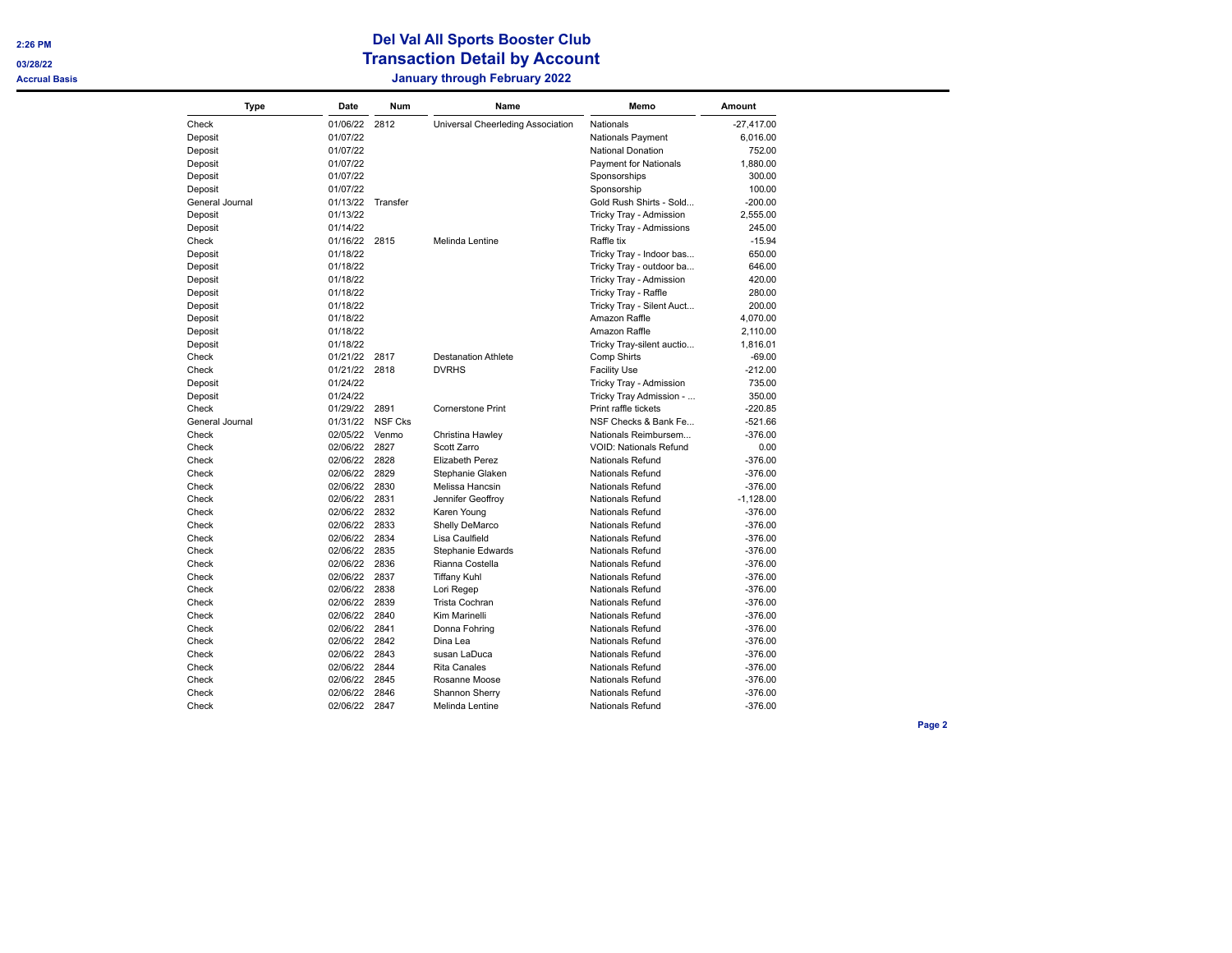| Type                         | Date          | Num                  | Name                           | Memo                      | Amount       |
|------------------------------|---------------|----------------------|--------------------------------|---------------------------|--------------|
| Check                        | 02/06/22      | 2848                 | Trista Cochran                 | Gift Card-Nationals Din   | $-475.00$    |
| Check                        | 02/06/22      | 2849                 | Trista Cochran                 | Gift Card-Nationals Din   | $-1,425.00$  |
| Check                        | 02/22/22      | 2850                 | Stephanie Glaken               | <b>Shirts Nationals</b>   | $-74.00$     |
| Check                        | 02/22/22      | 2853                 | <b>Destanation Athlete</b>     | <b>National TShirts</b>   | $-911.00$    |
| Check                        | 02/22/22      | 2854                 | <b>Destanation Athlete</b>     | <b>Coaches Shirts</b>     | $-90.75$     |
| Check                        | 02/22/22      | 2860                 | Scott Zarro                    | Nationals Refund          | $-376.00$    |
| Deposit                      | 02/22/22      |                      |                                | <b>National Shirts</b>    | 543.50       |
| Deposit                      | 02/22/22      |                      |                                | <b>Nationals Shirts</b>   | 510.00       |
| Deposit                      | 02/22/22      |                      |                                | <b>National Shirts</b>    | 204.00       |
| Deposit                      | 02/22/22      |                      |                                | Raffle fee refund - King  | 200.00       |
| <b>Total Cheerleading</b>    |               |                      |                                |                           | $-16,640.74$ |
| <b>Field Hockey</b>          |               |                      |                                |                           |              |
| General Journal              |               | 01/01/22 Profit Ck   |                                | Clothing Sale Profit Allo | 374.00       |
| <b>Total Field Hockey</b>    |               |                      |                                |                           | 374.00       |
| Football                     |               |                      |                                |                           |              |
| General Journal              | 01/01/22      | Profit Ck            |                                | Clothing Sale Profit Allo | 699.50       |
| Check                        | 01/02/22      | 2807                 | Marinelli's Italian Restaurant | <b>Football Meals</b>     | $-5,000.00$  |
| General Journal              |               | 01/31/22 Raffle Fees |                                | Raffle Fee Fall 21        | $-20.00$     |
| <b>Total Football</b>        |               |                      |                                |                           | $-4,320.50$  |
| <b>General Account</b>       |               |                      |                                |                           |              |
| General Journal              | 01/01/22      | Profit Ck            |                                | Clothing Sale Profit Allo | $-3,518.00$  |
| Check                        | 01/02/22      | 2808                 | <b>Brick Masters USA</b>       | Brick Purchased Adrien    | $-50.00$     |
| Check                        | 01/03/22      | 2801                 | Dawn Aycock                    | Postage                   | $-55.00$     |
| Check                        | 01/04/22      | 2811                 | Sneakers Plus                  | Clothing                  | $-1,814.00$  |
| Deposit                      | 01/07/22      |                      |                                | Hudl repayment - Doubl    | 3,000.00     |
| Deposit                      | 01/07/22      |                      |                                | <b>Brick</b>              | 75.00        |
| Deposit                      | 01/13/22      |                      |                                | <b>Sneakers Plus</b>      | 457.00       |
| Check                        | 01/18/22 2814 |                      | Cash                           | Start up cash for cheer   | $-600.00$    |
| Deposit                      | 01/18/22      |                      |                                | Start up cash for cheer   | 600.00       |
| Deposit                      | 01/24/22      |                      |                                | Membership (venmo) M      | 40.00        |
| General Journal              | 01/31/22      | <b>Raffle Fees</b>   |                                | <b>Raffle Fees</b>        | 40.00        |
| General Journal              | 01/31/22      | BB Adj.              |                                | Transfer for shooting sh  | 2,411.00     |
| Check                        | 02/22/22      | 2852                 | <b>Stacy Blake</b>             | Senior Night Flowers      | $-20.93$     |
| <b>Total General Account</b> |               |                      |                                |                           | 565.07       |
| <b>Girls Basketball</b>      |               |                      |                                |                           |              |
| Check                        | 01/02/22      | 2806                 | <b>Stacy Blake</b>             | fat heads                 | $-73.00$     |
| Check                        | 01/13/22      | 2807                 | Sarah Ruppert                  | Photos                    | $-400.00$    |
| Deposit                      | 01/13/22      |                      |                                | Sponsorship               | 1,600.00     |
| Check                        | 01/28/22      | 2820                 | Sneakers Plus                  | Pink out shirts           | $-150.00$    |
| Check                        | 02/02/22      | 2825                 | Jason Farnsworth               | Poster layout             | $-750.00$    |
| Check                        | 02/02/22      | 2826                 | Hunt Regional Cancer           | Pink out donation         | $-573.00$    |
| Deposit                      | 02/07/22      |                      |                                | Pink out event            | 573.00       |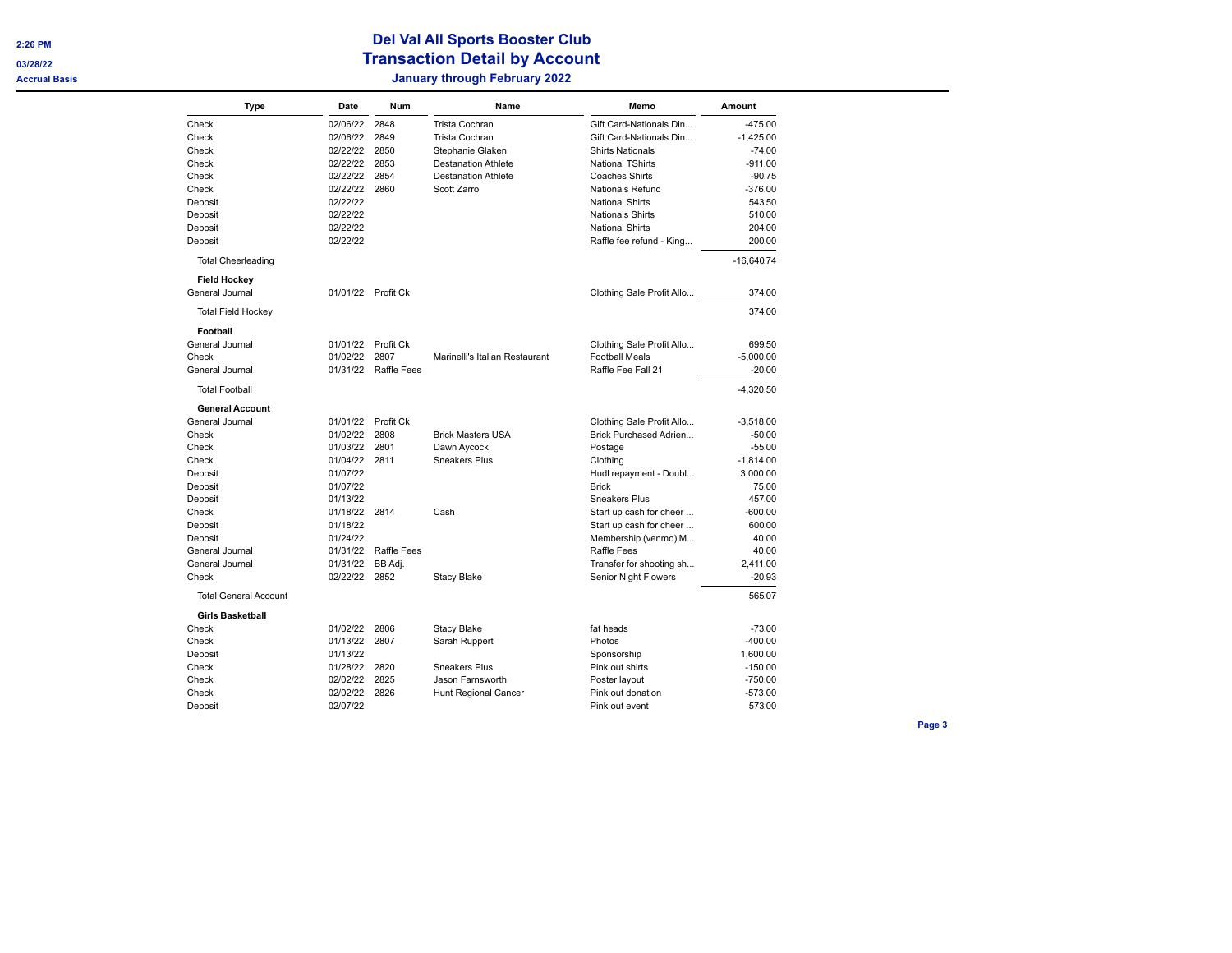| <b>Type</b>                               | Date          | <b>Num</b>           | Name                   | Memo                      | <b>Amount</b> |
|-------------------------------------------|---------------|----------------------|------------------------|---------------------------|---------------|
| Deposit                                   | 02/07/22      |                      |                        | Sponsorships-Pink Out     | 926.25        |
| Check                                     | 02/22/22      | 2823                 | <b>Minuteman Press</b> | Posters                   | $-32.00$      |
| Check                                     | 02/22/22      | 2855                 | Ann Birhardt           | Donation-House fire       | $-100.00$     |
| Check                                     | 02/22/22      | 2857                 | Karen O'Boyle          | Senior night              | $-66.06$      |
| Check                                     | 02/22/22      | 2859                 | Jeannie Mosenberger    | Senior Night              | $-41.48$      |
| Deposit                                   | 02/22/22      |                      |                        | Sponsorship               | 150.00        |
| General Journal                           |               | 02/22/22 Pizza/Ballo |                        | Pizza&Balloons senior     | $-31.26$      |
| <b>Total Girls Basketball</b>             |               |                      |                        |                           | 1,032.45      |
| <b>Girls Soccer</b>                       |               |                      |                        |                           |               |
| General Journal                           |               | 01/01/22 Profit Ck   |                        | Clothing Sale Profit Allo | 1,197.00      |
| <b>Total Girls Soccer</b>                 |               |                      |                        |                           | 1,197.00      |
| Volleyball<br>General Journal             |               |                      |                        |                           |               |
|                                           |               | 01/01/22 Profit Ck   |                        | Clothing Sale Profit Allo | 446.00        |
| Check                                     | 01/21/22      | 2819                 | Erin Fleming           | Camp summper 2021         | $-599.00$     |
| Deposit                                   | 01/24/22      |                      |                        | <b>Flowers for States</b> | 200.00        |
| <b>Total Volleyball</b>                   |               |                      |                        |                           | 47.00         |
| Wrestling                                 |               |                      |                        |                           |               |
| General Journal                           | 01/13/22      | Transfer             |                        | Gold Rush Shirts - Sold   | 200.00        |
| Check                                     | 01/21/22 2816 |                      | DV Wrestling           | Shirt sales to cheer      | $-200.00$     |
| <b>Total Wrestling</b>                    |               |                      |                        |                           | 0.00          |
| <b>Total General Checking Account</b>     |               |                      |                        |                           | $-17,641.08$  |
| <b>Donations</b>                          |               |                      |                        |                           |               |
| Deposit                                   | 01/07/22      |                      |                        | 50/50 raffle donation     | $-20.00$      |
| Check                                     | 02/02/22      | 2826                 | Hunt Regional Cancer   | Pink out donation         | 573.00        |
| Check                                     | 02/22/22      | 2855                 | Ann Birhardt           | Donation-House fire       | 100.00        |
| Check                                     | 02/22/22      | 2855                 | Ann Birhardt           | Donation-House fire       | 100.00        |
| Deposit                                   | 02/22/22      |                      |                        | Donation                  | $-35.00$      |
| <b>Total Donations</b>                    |               |                      |                        |                           | 718.00        |
| <b>Fundraising</b><br><b>50/50 Income</b> |               |                      |                        |                           |               |
| Deposit                                   | 01/07/22      |                      |                        | 50/50 raffle              | $-26.00$      |
| Deposit                                   | 01/14/22      |                      |                        | 50/50 raffle              | $-78.00$      |
| Deposit                                   | 01/14/22      |                      |                        | 50/50 raffle donation     | $-25.00$      |
| Deposit                                   | 01/24/22      |                      |                        | 50/50 raffle              | $-96.00$      |
| Deposit                                   | 01/24/22      |                      |                        | 50/50 raffle              | $-78.00$      |
| Deposit                                   | 01/24/22      |                      |                        | 50/50 raffle              | $-73.00$      |
| Deposit                                   | 01/24/22      |                      |                        | 50/50 raffle donation     | $-25.00$      |
| Deposit                                   | 02/22/22      |                      |                        | 50/50                     | $-78.00$      |
| Deposit                                   | 02/22/22      |                      |                        | 50/50                     | $-71.00$      |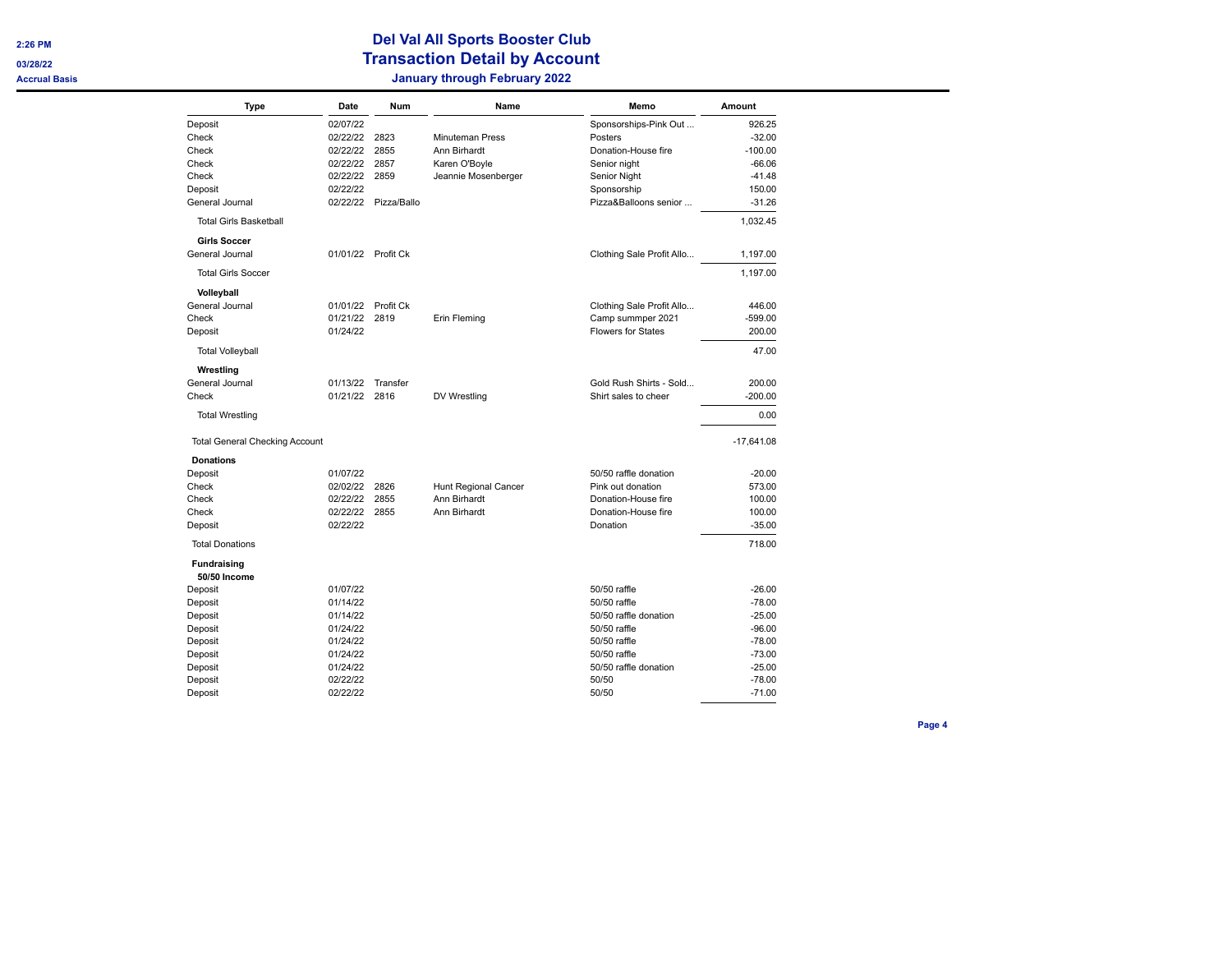| <b>Type</b>                      | Date          | Num            |            | Name | Memo                      | Amount      |
|----------------------------------|---------------|----------------|------------|------|---------------------------|-------------|
| Total 50/50 Income               |               |                |            |      |                           | $-550.00$   |
| <b>Brick Income</b>              |               |                |            |      |                           |             |
| Deposit                          | 01/07/22      |                |            |      | <b>Brick</b>              | $-75.00$    |
| <b>Total Brick Income</b>        |               |                |            |      |                           | $-75.00$    |
| <b>Flower Sale</b>               |               |                |            |      |                           |             |
| Deposit                          | 01/24/22      |                |            |      | Flowers for states        | $-200.00$   |
| <b>Total Flower Sale</b>         |               |                |            |      |                           | $-200.00$   |
| <b>Raffle Ticket Sales</b>       |               |                |            |      |                           |             |
| Deposit                          | 01/18/22      |                |            |      | Amazon Raffle             | $-4,070.00$ |
| Deposit                          | 01/18/22      |                |            |      | Amazon Raffle             | $-2,110.00$ |
| <b>Total Raffle Ticket Sales</b> |               |                |            |      |                           | $-6,180.00$ |
| <b>Shoot A Thon</b>              |               |                |            |      |                           |             |
| Check                            | 02/22/22 2822 |                | Diane Lutz |      | ShootAThon Overcharg      | 16.00       |
| Deposit                          | 02/22/22      |                |            |      | Shoot A Thon              | $-2,934.52$ |
| <b>Total Shoot A Thon</b>        |               |                |            |      |                           | $-2,918.52$ |
| Sponorship Income                |               |                |            |      |                           |             |
| Deposit                          | 01/07/22      |                |            |      | Sponsorship-Klemmer,      | $-450.00$   |
| Deposit                          | 01/07/22      |                |            |      | Sponsorships              | $-300.00$   |
| Deposit                          | 01/07/22      |                |            |      | Sponsorship               | $-100.00$   |
| Deposit                          | 01/13/22      |                |            |      | Sponsorship               | $-1,600.00$ |
| Deposit                          | 01/14/22      |                |            |      | Sponsorship               | $-300.00$   |
| Deposit                          | 01/24/22      |                |            |      | Sponsorship-Wright fun    | $-250.00$   |
| Deposit                          | 02/07/22      |                |            |      | Sponsorship               | -150.00     |
| Deposit                          | 02/07/22      |                |            |      | Sponsorships-Pink Out     | $-926.25$   |
| Deposit                          | 02/22/22      |                |            |      | Sponsorship               | $-150.00$   |
| <b>Total Sponorship Income</b>   |               |                |            |      |                           | $-4,226.25$ |
| <b>Tricky Tray</b>               |               |                |            |      |                           |             |
| Deposit                          | 01/13/22      |                |            |      | Tricky Tray - Admission   | $-2,555.00$ |
| Deposit                          | 01/14/22      |                |            |      | Tricky Tray - Admissions  | $-245.00$   |
| Deposit                          | 01/18/22      |                |            |      | Tricky Tray - Indoor bas  | $-650.00$   |
| Deposit                          | 01/18/22      |                |            |      | Tricky Tray - outdoor ba  | $-646.00$   |
| Deposit                          | 01/18/22      |                |            |      | Tricky Tray - Admission   | $-420.00$   |
| Deposit                          | 01/18/22      |                |            |      | Tricky Tray - Raffle      | $-280.00$   |
| Deposit                          | 01/18/22      |                |            |      | Tricky Tray - Silent Auct | $-200.00$   |
| Deposit                          | 01/18/22      |                |            |      | Tricky Tray-silent auctio | $-1,816.01$ |
| Deposit                          | 01/24/22      |                |            |      | Tricky Tray - Admission   | $-735.00$   |
| Deposit                          | 01/24/22      |                |            |      | Tricky Tray Admission -   | $-350.00$   |
| General Journal                  | 01/31/22      | <b>NSF Cks</b> |            |      | <b>Returned Check NSF</b> | 105.00      |
| <b>Total Tricky Tray</b>         |               |                |            |      |                           | $-7.792.01$ |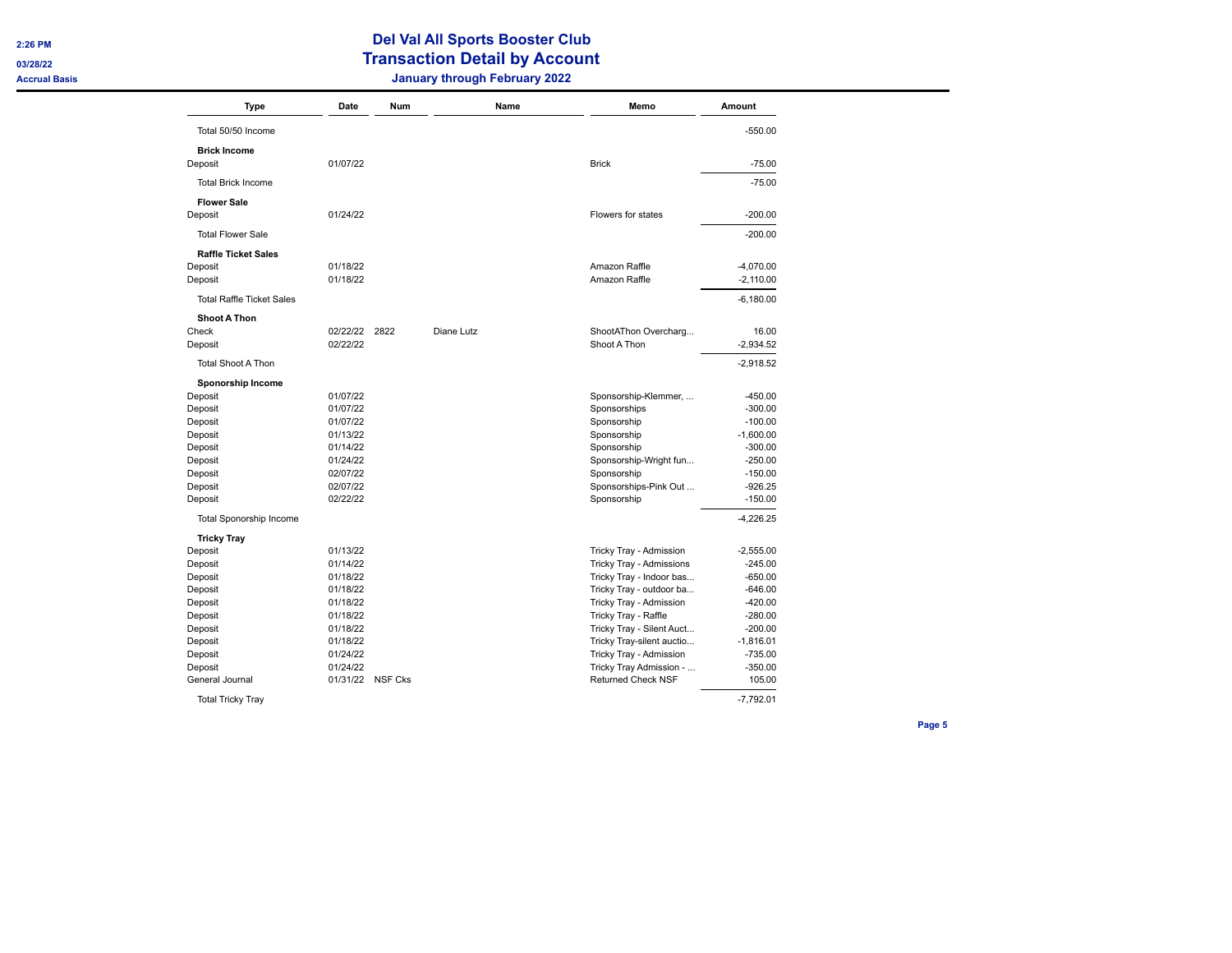**03/28/22** 

# **Del Val All Sports Booster Club Transaction Detail by Account Accrual Basis January through February 2022**

| <b>Type</b>                    | Date     | <b>Num</b>     | Name                   | Memo                         | Amount       |
|--------------------------------|----------|----------------|------------------------|------------------------------|--------------|
| <b>Fundraising - Other</b>     |          |                |                        |                              |              |
| Check                          | 01/18/22 | 2814           | Cash                   | Start up cash for cheer      | 600.00       |
| Deposit                        | 01/18/22 |                |                        | Start up cash for cheer      | $-600.00$    |
| Total Fundraising - Other      |          |                |                        |                              | 0.00         |
| <b>Total Fundraising</b>       |          |                |                        |                              | $-21,941.78$ |
| <b>Nationals - Cheer</b>       |          |                |                        |                              |              |
| Deposit                        | 01/07/22 |                |                        | Nationals Payment            | $-6,016.00$  |
| Deposit                        | 01/07/22 |                |                        | <b>National Donation</b>     | $-752.00$    |
| Deposit                        | 01/07/22 |                |                        | <b>Payment for Nationals</b> | $-1,880.00$  |
| General Journal                | 01/31/22 | <b>NSF Cks</b> |                        | <b>Returned Check NSF</b>    | 376.00       |
| Check                          | 02/05/22 | Venmo          | Christina Hawley       | Nationals Reimbursem         | 376.00       |
| Check                          | 02/06/22 | 2827           | Scott Zarro            | Nationals Refund             | 0.00         |
| Check                          | 02/06/22 | 2828           | <b>Elizabeth Perez</b> | <b>Nationals Refund</b>      | 376.00       |
| Check                          | 02/06/22 | 2829           | Stephanie Glaken       | <b>Nationals Refund</b>      | 376.00       |
| Check                          | 02/06/22 | 2830           | Melissa Hancsin        | Nationals Refund             | 376.00       |
| Check                          | 02/06/22 | 2831           | Jennifer Geoffroy      | <b>Nationals Refund</b>      | 1,128.00     |
| Check                          | 02/06/22 | 2832           | Karen Young            | Nationals Refund             | 376.00       |
| Check                          | 02/06/22 | 2833           | Shelly DeMarco         | <b>Nationals Refund</b>      | 376.00       |
| Check                          | 02/06/22 | 2834           | Lisa Caulfield         | <b>Nationals Refund</b>      | 376.00       |
| Check                          | 02/06/22 | 2835           | Stephanie Edwards      | <b>Nationals Refund</b>      | 376.00       |
| Check                          | 02/06/22 | 2836           | Rianna Costella        | Nationals Refund             | 376.00       |
| Check                          | 02/06/22 | 2837           | <b>Tiffany Kuhl</b>    | Nationals Refund             | 376.00       |
| Check                          | 02/06/22 | 2838           | Lori Regep             | <b>Nationals Refund</b>      | 376.00       |
| Check                          | 02/06/22 | 2839           | Trista Cochran         | Nationals Refund             | 376.00       |
| Check                          | 02/06/22 | 2840           | Kim Marinelli          | <b>Nationals Refund</b>      | 376.00       |
| Check                          | 02/06/22 | 2841           | Donna Fohring          | Nationals Refund             | 376.00       |
| Check                          | 02/06/22 | 2842           | Dina Lea               | <b>Nationals Refund</b>      | 376.00       |
| Check                          | 02/06/22 | 2843           | susan LaDuca           | <b>Nationals Refund</b>      | 376.00       |
| Check                          | 02/06/22 | 2844           | Rita Canales           | Nationals Refund             | 376.00       |
| Check                          | 02/06/22 | 2845           | Rosanne Moose          | Nationals Refund             | 376.00       |
| Check                          | 02/06/22 | 2846           | Shannon Sherry         | Nationals Refund             | 376.00       |
| Check                          | 02/06/22 | 2847           | Melinda Lentine        | <b>Nationals Refund</b>      | 376.00       |
| Check                          | 02/06/22 | 2848           | Trista Cochran         | Gift Card-Nationals Din      | 475.00       |
| Check                          | 02/06/22 | 2849           | <b>Trista Cochran</b>  | Gift Card-Nationals Din      | 1,425.00     |
| Check                          | 02/22/22 | 2860           | Scott Zarro            | Nationals Refund             | 376.00       |
|                                | 02/22/22 |                |                        | <b>National Shirts</b>       | $-543.50$    |
| Deposit                        | 02/22/22 |                |                        | <b>Nationals Shirts</b>      | $-510.00$    |
| Deposit<br>Deposit             | 02/22/22 |                |                        | National shirts              | $-204.00$    |
| <b>Total Nationals - Cheer</b> |          |                |                        |                              | 1,394.50     |
| Other Types of Income          |          |                |                        |                              |              |
| <b>Miscellaneous Revenue</b>   |          |                |                        |                              |              |
| General Journal                | 02/09/22 | Returned Ck    |                        | <b>Returned Check</b>        | 70.00        |
| Deposit                        | 02/22/22 |                |                        | Fall Work out                | $-420.00$    |
|                                |          |                |                        |                              |              |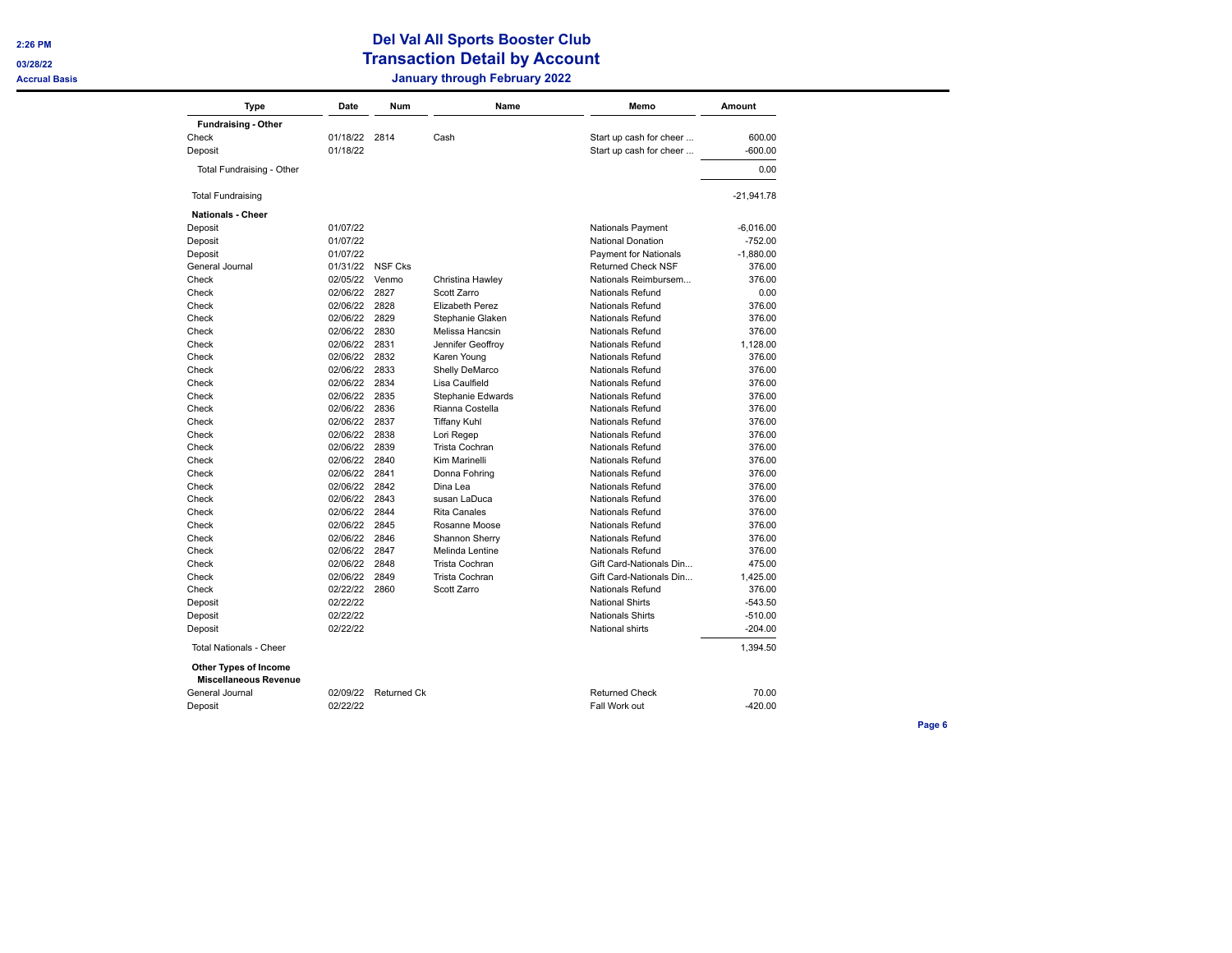**03/28/22** 

### **Del Val All Sports Booster Club Transaction Detail by Account Accrual Basis January through February 2022**

| <b>Type</b>                              | Date          | Num                  | Name                              | Memo                     | Amount      |
|------------------------------------------|---------------|----------------------|-----------------------------------|--------------------------|-------------|
| Deposit                                  | 02/22/22      |                      |                                   | Fall Training            | $-70.00$    |
| <b>Total Miscellaneous Revenue</b>       |               |                      |                                   |                          | $-420.00$   |
| Total Other Types of Income              |               |                      |                                   |                          | $-420.00$   |
| Program Income<br><b>Clothing Income</b> |               |                      |                                   |                          |             |
| Deposit                                  | 01/13/22      |                      |                                   | Sneakers Plus            | $-457.00$   |
| Deposit                                  | 02/07/22      |                      |                                   | Pink out event           | $-573.00$   |
| Deposit                                  | 02/07/22      |                      |                                   | Workout, shooting shirts | $-281.00$   |
| Deposit                                  | 02/22/22      |                      |                                   | Shooting shirts          | $-117.00$   |
| <b>Total Clothing Income</b>             |               |                      |                                   |                          | $-1,428.00$ |
| <b>Membership Dues</b><br>Deposit        | 01/24/22      |                      |                                   | Membership (venmo) M     | $-40.00$    |
| <b>Total Membership Dues</b>             |               |                      |                                   |                          | $-40.00$    |
|                                          |               |                      |                                   |                          |             |
| <b>Total Program Income</b>              |               |                      |                                   |                          | $-1,468.00$ |
| <b>Bank Service Charges</b>              |               |                      |                                   |                          |             |
| General Journal                          | 01/31/22      | NSF Cks              |                                   | <b>NSF Fee</b>           | 20.00       |
| General Journal                          | 01/31/22      | NSF Cks              |                                   | NSF Fee                  | 20.00       |
| General Journal                          | 01/31/22      | <b>NSF Cks</b>       |                                   | Cash deposit fee         | 0.66        |
| General Journal                          |               | 02/09/22 Returned Ck |                                   | <b>Returned Check</b>    | 20.00       |
| <b>Total Bank Service Charges</b>        |               |                      |                                   |                          | 60.66       |
| <b>Banquet Expense</b><br>Check          | 02/27/22 2861 |                      | Kingwood twsp Fire                | <b>Banquet Hall</b>      | 275.00      |
| <b>Total Banquet Expense</b>             |               |                      |                                   |                          | 275.00      |
|                                          |               |                      |                                   |                          |             |
| Camp<br><b>Camp Coaches</b>              |               |                      |                                   |                          |             |
| Check                                    | 01/21/22 2819 |                      | Erin Fleming                      | Camp summper 2021        | 599.00      |
|                                          |               |                      |                                   |                          |             |
| <b>Total Camp Coaches</b>                |               |                      |                                   |                          | 599.00      |
| <b>Total Camp</b>                        |               |                      |                                   |                          | 599.00      |
| <b>Cheer Competition Expense</b>         |               |                      |                                   |                          |             |
| Check                                    | 01/06/22 2812 |                      | Universal Cheerleding Association | Nationals                | 27,417.00   |
| <b>Total Cheer Competition Expense</b>   |               |                      |                                   |                          | 27,417.00   |
| <b>Clothing Expense</b>                  |               |                      |                                   |                          |             |
| Check                                    | 01/04/22      | 2811                 | <b>Sneakers Plus</b>              | clothing                 | 1,814.00    |
| Check                                    | 01/21/22 2816 |                      | DV Wrestling                      | Shirt sales to cheer     | 200.00      |
| Check                                    | 01/21/22      | 2817                 | <b>Destanation Athlete</b>        | Comp Shirts              | 69.00       |
| Check                                    | 01/28/22 2820 |                      | <b>Sneakers Plus</b>              | Pink out shirts          | 150.00      |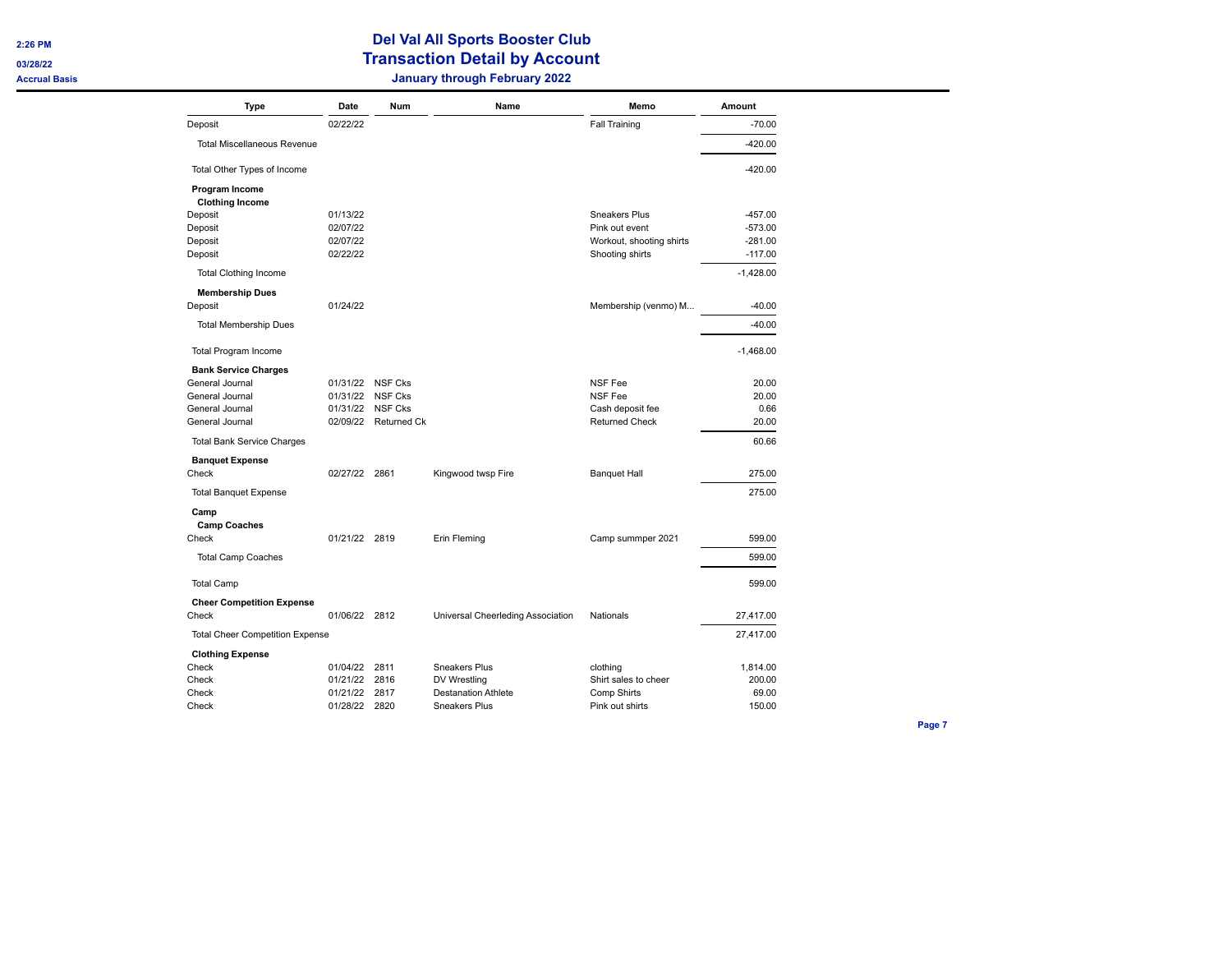| <b>Type</b>                           | Date                 | Num          | Name                                               | Memo                            | Amount          |
|---------------------------------------|----------------------|--------------|----------------------------------------------------|---------------------------------|-----------------|
| Check                                 | 02/22/22             | 2850         | Stephanie Glaken                                   | <b>Shirts Nationals</b>         | 74.00           |
| Check                                 | 02/22/22             | 2853         | <b>Destanation Athlete</b>                         | <b>National TShirts</b>         | 911.00          |
| Check                                 | 02/22/22 2854        |              | <b>Destanation Athlete</b>                         | <b>Coaches Shirts</b>           | 90.75           |
| <b>Total Clothing Expense</b>         |                      |              |                                                    |                                 | 3,308.75        |
| <b>Facilities and Equipment</b>       |                      |              |                                                    |                                 |                 |
| Check                                 | 01/21/22 2818        |              | <b>DVRHS</b>                                       | <b>Facility Use</b>             | 212.00          |
| <b>Total Facilities and Equipment</b> |                      |              |                                                    |                                 | 212.00          |
| Film                                  |                      |              |                                                    |                                 |                 |
| Deposit                               | 01/07/22             |              |                                                    | Hudl repayment                  | $-3,000.00$     |
| <b>Total Film</b>                     |                      |              |                                                    |                                 | $-3,000.00$     |
| Gifts                                 |                      |              |                                                    |                                 |                 |
| Check                                 | 02/22/22 2851        |              | <b>Stacy Blake</b>                                 | Senior Gifts                    | 462.41          |
| Check                                 | 02/22/22 2852        |              | <b>Stacy Blake</b>                                 | Senior Night Flowers            | 20.93           |
| <b>Total Gifts</b>                    |                      |              |                                                    |                                 | 483.34          |
| <b>Meals</b>                          |                      |              |                                                    |                                 |                 |
| Check                                 | 01/02/22 2807        |              | Marinelli's Italian Restaurant                     | <b>Football Meals</b>           | 5,000.00        |
| <b>Total Meals</b>                    |                      |              |                                                    |                                 | 5,000.00        |
| Nonemployee Compensation              |                      |              |                                                    |                                 |                 |
| Check                                 | 01/13/22             | 2807         | Sarah Ruppert                                      | Photos                          | 400.00          |
| Check                                 | 02/02/22             | 2824         | Sarah Ruppert                                      | Photos shoot                    | 300.00          |
| Check                                 | 02/02/22             | 2825         | Jason Farnsworth                                   | Posters layout                  | 750.00          |
| <b>Total Nonemployee Compensation</b> |                      |              |                                                    |                                 | 1,450.00        |
| <b>Outside Services</b>               |                      |              |                                                    |                                 |                 |
| Check                                 | 02/02/22 2800        |              | Hunt Basketball                                    | Fall Workout                    | 1,800.00        |
| <b>Total Outside Services</b>         |                      |              |                                                    |                                 | 1,800.00        |
| Postage, Mailing Service              |                      |              |                                                    |                                 |                 |
| Check                                 | 01/03/22 2801        |              | Dawn Aycock                                        | Postage                         | 55.00           |
| Total Postage, Mailing Service        |                      |              |                                                    |                                 | 55.00           |
| <b>Printing and Copying</b>           |                      |              |                                                    |                                 |                 |
| Check                                 | 01/04/22             | 2809         | <b>Minuteman Press</b>                             | Posters                         | 128.00          |
| Check<br>Check                        | 01/29/22<br>02/22/22 | 2891<br>2823 | <b>Cornerstone Print</b><br><b>Minuteman Press</b> | Print raffle tickets<br>Posters | 220.85<br>32.00 |
| Check                                 | 02/22/22             | 2823         | <b>Minuteman Press</b>                             | Posters                         | 32.00           |
| Check                                 | 02/22/22 2856        |              | Karen O'Boyle                                      | Staples-Print programs          | 97.16           |
| <b>Total Printing and Copying</b>     |                      |              |                                                    |                                 | 510.01          |
| <b>Purchases - Bricks</b>             |                      |              |                                                    |                                 |                 |
| Check                                 | 01/02/22 2808        |              | <b>Brick Masters USA</b>                           | Brick Purchased Adrien          | 50.00           |
|                                       |                      |              |                                                    |                                 |                 |